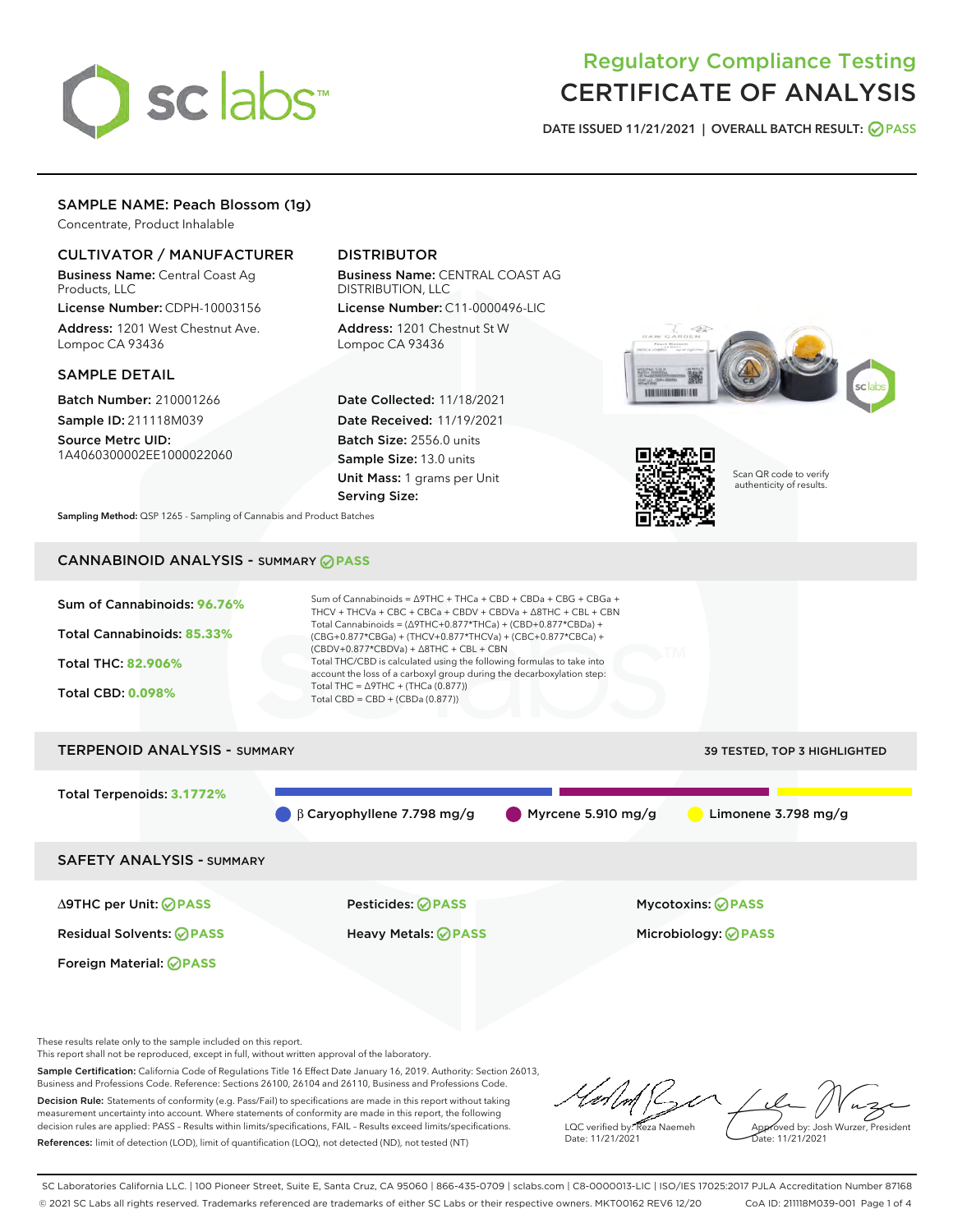



PEACH BLOSSOM (1G) | DATE ISSUED 11/21/2021 | OVERALL BATCH RESULT: **○** PASS

### CANNABINOID TEST RESULTS - 11/20/2021 2 PASS

Tested by high-performance liquid chromatography with diode-array detection (HPLC-DAD). **Method:** QSP 1157 - Analysis of Cannabinoids by HPLC-DAD

#### TOTAL CANNABINOIDS: **85.33%**

Total Cannabinoids (Total THC) + (Total CBD) + (Total CBG) + (Total THCV) + (Total CBC) + (Total CBDV) + ∆8THC + CBL + CBN

TOTAL THC: **82.906%** Total THC (∆9THC+0.877\*THCa)

TOTAL CBD: **0.098%**

Total CBD (CBD+0.877\*CBDa)

TOTAL CBG: 0.82% Total CBG (CBG+0.877\*CBGa)

TOTAL THCV: 1.029% Total THCV (THCV+0.877\*THCVa)

TOTAL CBC: 0.48% Total CBC (CBC+0.877\*CBCa)

TOTAL CBDV: ND Total CBDV (CBDV+0.877\*CBDVa)

| <b>COMPOUND</b>            | LOD/LOQ<br>(mg/g) | <b>MEASUREMENT</b><br><b>UNCERTAINTY</b><br>(mg/g) | <b>RESULT</b><br>(mg/g) | <b>RESULT</b><br>(%) |
|----------------------------|-------------------|----------------------------------------------------|-------------------------|----------------------|
| <b>THCa</b>                | 0.05/0.14         | ±23.244                                            | 904.43                  | 90.443               |
| <b>A9THC</b>               | 0.06 / 0.26       | ±1.234                                             | 35.87                   | 3.587                |
| <b>THCVa</b>               | 0.07 / 0.20       | ±0.560                                             | 11.73                   | 1.173                |
| <b>CBGa</b>                | 0.1/0.2           | ±0.38                                              | 7.3                     | 0.73                 |
| <b>CBCa</b>                | 0.07 / 0.28       | ±0.221                                             | 4.52                    | 0.452                |
| <b>CBG</b>                 | 0.06/0.19         | ±0.071                                             | 1.81                    | 0.181                |
| <b>CBDa</b>                | 0.02/0.19         | ±0.033                                             | 1.12                    | 0.112                |
| <b>CBC</b>                 | 0.2 / 0.5         | ±0.02                                              | 0.8                     | 0.08                 |
| A8THC                      | 0.1/0.4           | N/A                                                | <b>ND</b>               | <b>ND</b>            |
| <b>THCV</b>                | 0.1/0.2           | N/A                                                | <b>ND</b>               | <b>ND</b>            |
| <b>CBD</b>                 | 0.07/0.29         | N/A                                                | <b>ND</b>               | <b>ND</b>            |
| <b>CBDV</b>                | 0.04 / 0.15       | N/A                                                | <b>ND</b>               | <b>ND</b>            |
| <b>CBDVa</b>               | 0.03/0.53         | N/A                                                | <b>ND</b>               | <b>ND</b>            |
| <b>CBL</b>                 | 0.06 / 0.24       | N/A                                                | <b>ND</b>               | <b>ND</b>            |
| <b>CBN</b>                 | 0.1/0.3           | N/A                                                | <b>ND</b>               | <b>ND</b>            |
| <b>SUM OF CANNABINOIDS</b> |                   |                                                    | 967.6 mg/g              | 96.76%               |

#### **UNIT MASS: 1 grams per Unit**

| ∆9THC per Unit                         | 1120 per-package limit | 35.87 mg/unit   | <b>PASS</b> |
|----------------------------------------|------------------------|-----------------|-------------|
| <b>Total THC per Unit</b>              |                        | 829.06 mg/unit  |             |
| <b>CBD per Unit</b>                    |                        | <b>ND</b>       |             |
| <b>Total CBD per Unit</b>              |                        | $0.98$ mg/unit  |             |
| <b>Sum of Cannabinoids</b><br>per Unit |                        | 967.6 mg/unit   |             |
| <b>Total Cannabinoids</b><br>per Unit  |                        | $853.3$ mg/unit |             |

## TERPENOID TEST RESULTS - 11/20/2021

Terpene analysis utilizing gas chromatography-flame ionization detection (GC-FID). **Method:** QSP 1192 - Analysis of Terpenoids by GC-FID

| <b>COMPOUND</b>           | LOD/LOQ<br>(mg/g) | <b>MEASUREMENT</b><br><b>UNCERTAINTY</b><br>(mg/g) | <b>RESULT</b><br>(mg/g)                          | <b>RESULT</b><br>(%) |
|---------------------------|-------------------|----------------------------------------------------|--------------------------------------------------|----------------------|
| $\beta$ Caryophyllene     | 0.004 / 0.012     | ±0.2776                                            | 7.798                                            | 0.7798               |
| <b>Myrcene</b>            | 0.008 / 0.025     | ±0.0762                                            | 5.910                                            | 0.5910               |
| Limonene                  | 0.005 / 0.016     | ±0.0543                                            | 3.798                                            | 0.3798               |
| $\alpha$ Humulene         | 0.009 / 0.029     | ±0.0768                                            | 2.392                                            | 0.2392               |
| $\alpha$ Bisabolol        | 0.008 / 0.026     | ±0.1117                                            | 2.091                                            | 0.2091               |
| Linalool                  | 0.009 / 0.032     | ±0.0679                                            | 1.788                                            | 0.1788               |
| trans- $\beta$ -Farnesene | 0.008 / 0.025     | ±0.0555                                            | 1.564                                            | 0.1564               |
| <b>Terpinolene</b>        | 0.008 / 0.026     | ±0.0212                                            | 1.032                                            | 0.1032               |
| Terpineol                 | 0.016 / 0.055     | ±0.0626                                            | 1.020                                            | 0.1020               |
| Fenchol                   | 0.010 / 0.034     | ±0.0318                                            | 0.822                                            | 0.0822               |
| Ocimene                   | 0.011 / 0.038     | ±0.0232                                            | 0.724                                            | 0.0724               |
| Guaiol                    | 0.009 / 0.030     | ±0.0295                                            | 0.625                                            | 0.0625               |
| $\beta$ Pinene            | 0.004 / 0.014     | ±0.0058                                            | 0.502                                            | 0.0502               |
| $\alpha$ Pinene           | 0.005 / 0.017     | ±0.0036                                            | 0.419                                            | 0.0419               |
| Nerolidol                 | 0.009 / 0.028     | ±0.0230                                            | 0.365                                            | 0.0365               |
| Caryophyllene<br>Oxide    | 0.010 / 0.033     | ±0.0152                                            | 0.330                                            | 0.0330               |
| Borneol                   | 0.005 / 0.016     | ±0.0100                                            | 0.239                                            | 0.0239               |
| Geraniol                  | 0.002 / 0.007     | ±0.0028                                            | 0.063                                            | 0.0063               |
| Fenchone                  | 0.009 / 0.028     | ±0.0018                                            | 0.062                                            | 0.0062               |
| Camphene                  | 0.005 / 0.015     | ±0.0006                                            | 0.055                                            | 0.0055               |
| Citronellol               | 0.003 / 0.010     | ±0.0020                                            | 0.042                                            | 0.0042               |
| Sabinene Hydrate          | 0.006 / 0.022     | ±0.0012                                            | 0.030                                            | 0.0030               |
| $\alpha$ Phellandrene     | 0.006 / 0.020     | ±0.0004                                            | 0.028                                            | 0.0028               |
| $\gamma$ Terpinene        | 0.006 / 0.018     | ±0.0005                                            | 0.028                                            | 0.0028               |
| $\alpha$ Terpinene        | 0.005 / 0.017     | ±0.0004                                            | 0.024                                            | 0.0024               |
| Nerol                     | 0.003 / 0.011     | ±0.0009                                            | 0.021                                            | 0.0021               |
| Sabinene                  | 0.004 / 0.014     | N/A                                                | <loq< th=""><th><math>&lt;</math>LOQ</th></loq<> | $<$ LOQ              |
| 3 Carene                  | 0.005 / 0.018     | N/A                                                | <loq< th=""><th><loq< th=""></loq<></th></loq<>  | <loq< th=""></loq<>  |
| p-Cymene                  | 0.005 / 0.016     | N/A                                                | ND                                               | <b>ND</b>            |
| Eucalyptol                | 0.006 / 0.018     | N/A                                                | ND                                               | <b>ND</b>            |
| (-)-Isopulegol            | 0.005 / 0.016     | N/A                                                | ND                                               | ND                   |
| Camphor                   | 0.006 / 0.019     | N/A                                                | ND                                               | ND                   |
| Isoborneol                | 0.004 / 0.012     | N/A                                                | ND                                               | ND                   |
| Menthol                   | 0.008 / 0.025     | N/A                                                | ND                                               | ND                   |
| R-(+)-Pulegone            | 0.003 / 0.011     | N/A                                                | ND                                               | ND                   |
| <b>Geranyl Acetate</b>    | 0.004 / 0.014     | N/A                                                | ND                                               | ND                   |
| $\alpha$ Cedrene          | 0.005 / 0.016     | N/A                                                | ND                                               | ND                   |
| Valencene                 | 0.009 / 0.030     | N/A                                                | ND                                               | ND                   |
| Cedrol                    | 0.008 / 0.027     | N/A                                                | <b>ND</b>                                        | ND                   |
| <b>TOTAL TERPENOIDS</b>   |                   |                                                    | 31.772 mg/g                                      | 3.1772%              |

SC Laboratories California LLC. | 100 Pioneer Street, Suite E, Santa Cruz, CA 95060 | 866-435-0709 | sclabs.com | C8-0000013-LIC | ISO/IES 17025:2017 PJLA Accreditation Number 87168 © 2021 SC Labs all rights reserved. Trademarks referenced are trademarks of either SC Labs or their respective owners. MKT00162 REV6 12/20 CoA ID: 211118M039-001 Page 2 of 4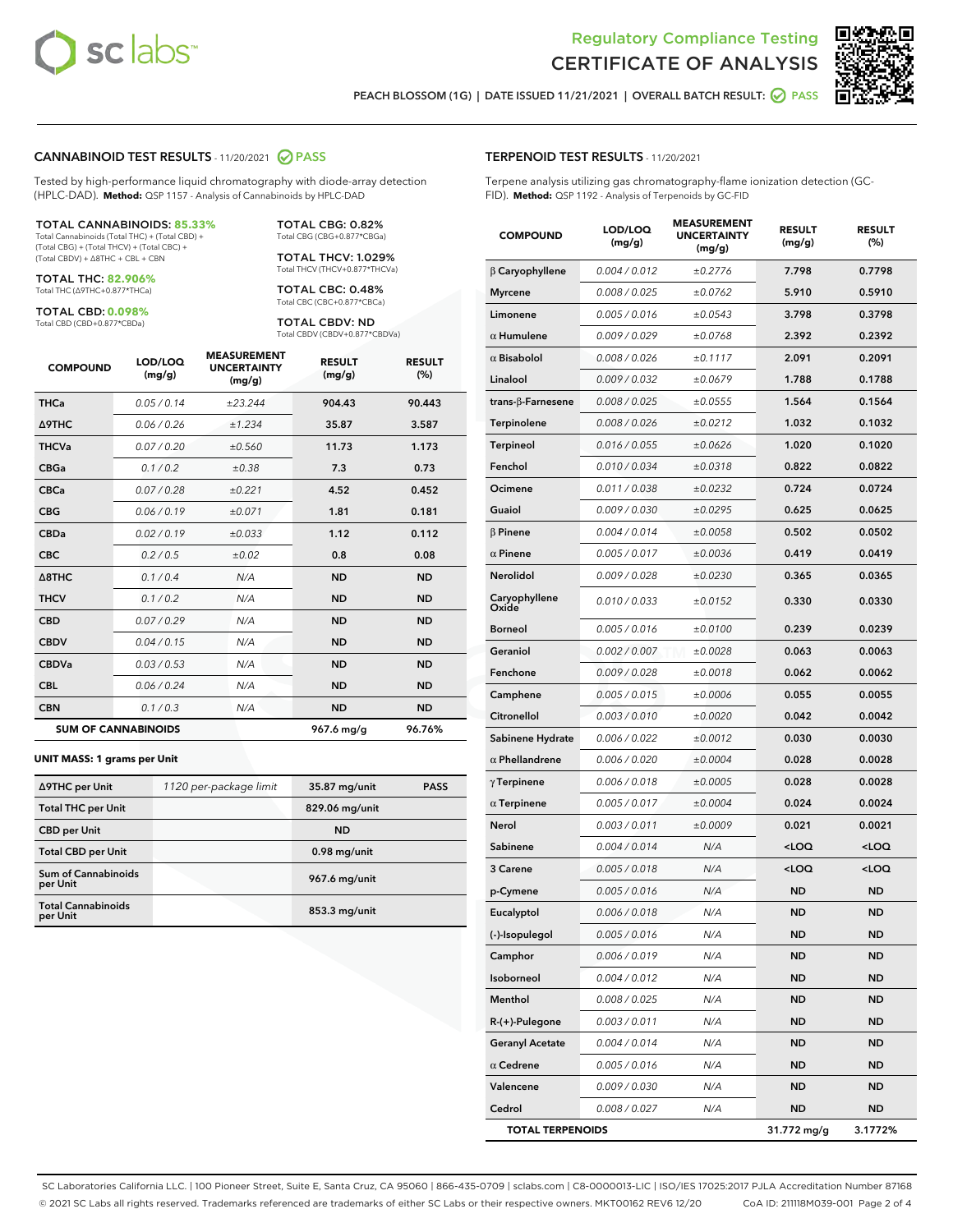



PEACH BLOSSOM (1G) | DATE ISSUED 11/21/2021 | OVERALL BATCH RESULT:  $\bigcirc$  PASS

# CATEGORY 1 PESTICIDE TEST RESULTS - 11/20/2021 2 PASS

Pesticide and plant growth regulator analysis utilizing high-performance liquid chromatography-mass spectrometry (HPLC-MS) or gas chromatography-mass spectrometry (GC-MS). \*GC-MS utilized where indicated. **Method:** QSP 1212 - Analysis of Pesticides and Mycotoxins by LC-MS or QSP 1213 - Analysis of Pesticides by GC-MS

| <b>COMPOUND</b>             | LOD/LOQ<br>$(\mu g/g)$ | <b>ACTION</b><br><b>LIMIT</b><br>$(\mu g/g)$ | <b>MEASUREMENT</b><br><b>UNCERTAINTY</b><br>$(\mu g/g)$ | <b>RESULT</b><br>$(\mu g/g)$ | <b>RESULT</b> |
|-----------------------------|------------------------|----------------------------------------------|---------------------------------------------------------|------------------------------|---------------|
| Aldicarb                    | 0.03/0.08              | $\ge$ LOD                                    | N/A                                                     | <b>ND</b>                    | <b>PASS</b>   |
| Carbofuran                  | 0.02/0.05              | $>$ LOD                                      | N/A                                                     | <b>ND</b>                    | <b>PASS</b>   |
| Chlordane*                  | 0.03 / 0.08            | $\ge$ LOD                                    | N/A                                                     | <b>ND</b>                    | <b>PASS</b>   |
| Chlorfenapyr*               | 0.03/0.10              | $\ge$ LOD                                    | N/A                                                     | <b>ND</b>                    | <b>PASS</b>   |
| Chlorpyrifos                | 0.02 / 0.06            | $\ge$ LOD                                    | N/A                                                     | <b>ND</b>                    | <b>PASS</b>   |
| Coumaphos                   | 0.02 / 0.07            | $>$ LOD                                      | N/A                                                     | <b>ND</b>                    | <b>PASS</b>   |
| Daminozide                  | 0.02/0.07              | $>$ LOD                                      | N/A                                                     | <b>ND</b>                    | <b>PASS</b>   |
| <b>DDVP</b><br>(Dichlorvos) | 0.03/0.09              | $\ge$ LOD                                    | N/A                                                     | <b>ND</b>                    | <b>PASS</b>   |
| Dimethoate                  | 0.03 / 0.08            | $\ge$ LOD                                    | N/A                                                     | <b>ND</b>                    | <b>PASS</b>   |
| Ethoprop(hos)               | 0.03/0.10              | $>$ LOD                                      | N/A                                                     | <b>ND</b>                    | <b>PASS</b>   |
| Etofenprox                  | 0.02 / 0.06            | $\ge$ LOD                                    | N/A                                                     | <b>ND</b>                    | <b>PASS</b>   |
| Fenoxycarb                  | 0.03 / 0.08            | $\ge$ LOD                                    | N/A                                                     | <b>ND</b>                    | <b>PASS</b>   |
| Fipronil                    | 0.03/0.08              | $\ge$ LOD                                    | N/A                                                     | <b>ND</b>                    | <b>PASS</b>   |
| Imazalil                    | 0.02 / 0.06            | $\ge$ LOD                                    | N/A                                                     | <b>ND</b>                    | <b>PASS</b>   |
| <b>Methiocarb</b>           | 0.02 / 0.07            | $\ge$ LOD                                    | N/A                                                     | <b>ND</b>                    | <b>PASS</b>   |
| Methyl<br>parathion         | 0.03/0.10              | $\ge$ LOD                                    | N/A                                                     | <b>ND</b>                    | <b>PASS</b>   |
| <b>Mevinphos</b>            | 0.03/0.09              | $>$ LOD                                      | N/A                                                     | <b>ND</b>                    | <b>PASS</b>   |
| Paclobutrazol               | 0.02 / 0.05            | $\ge$ LOD                                    | N/A                                                     | <b>ND</b>                    | <b>PASS</b>   |
| Propoxur                    | 0.03/0.09              | $\ge$ LOD                                    | N/A                                                     | <b>ND</b>                    | <b>PASS</b>   |
| Spiroxamine                 | 0.03 / 0.08            | $\ge$ LOD                                    | N/A                                                     | <b>ND</b>                    | <b>PASS</b>   |
| Thiacloprid                 | 0.03/0.10              | $\ge$ LOD                                    | N/A                                                     | <b>ND</b>                    | <b>PASS</b>   |

# CATEGORY 2 PESTICIDE TEST RESULTS - 11/20/2021 @ PASS

| <b>COMPOUND</b>          | LOD/LOQ<br>$(\mu g/g)$ | <b>ACTION</b><br><b>LIMIT</b><br>$(\mu g/g)$ | <b>MEASUREMENT</b><br><b>UNCERTAINTY</b><br>$(\mu g/g)$ | <b>RESULT</b><br>$(\mu g/g)$ | <b>RESULT</b> |
|--------------------------|------------------------|----------------------------------------------|---------------------------------------------------------|------------------------------|---------------|
| Abamectin                | 0.03/0.10              | 0.1                                          | N/A                                                     | <b>ND</b>                    | <b>PASS</b>   |
| Acephate                 | 0.02/0.07              | 0.1                                          | N/A                                                     | <b>ND</b>                    | <b>PASS</b>   |
| Acequinocyl              | 0.02/0.07              | 0.1                                          | N/A                                                     | <b>ND</b>                    | <b>PASS</b>   |
| Acetamiprid              | 0.02/0.05              | 0.1                                          | N/A                                                     | <b>ND</b>                    | <b>PASS</b>   |
| Azoxystrobin             | 0.02/0.07              | 0.1                                          | N/A                                                     | <b>ND</b>                    | <b>PASS</b>   |
| <b>Bifenazate</b>        | 0.01/0.04              | 0.1                                          | N/A                                                     | <b>ND</b>                    | <b>PASS</b>   |
| <b>Bifenthrin</b>        | 0.02/0.05              | 3                                            | N/A                                                     | <b>ND</b>                    | <b>PASS</b>   |
| <b>Boscalid</b>          | 0.03/0.09              | 0.1                                          | N/A                                                     | <b>ND</b>                    | <b>PASS</b>   |
| Captan                   | 0.19/0.57              | 0.7                                          | N/A                                                     | <b>ND</b>                    | <b>PASS</b>   |
| Carbaryl                 | 0.02/0.06              | 0.5                                          | N/A                                                     | <b>ND</b>                    | <b>PASS</b>   |
| Chlorantranilip-<br>role | 0.04/0.12              | 10                                           | N/A                                                     | <b>ND</b>                    | <b>PASS</b>   |
| Clofentezine             | 0.03/0.09              | 0.1                                          | N/A                                                     | <b>ND</b>                    | <b>PASS</b>   |

# CATEGORY 2 PESTICIDE TEST RESULTS - 11/20/2021 continued

| <b>COMPOUND</b>               | LOD/LOQ<br>(µg/g) | <b>ACTION</b><br>LIMIT<br>$(\mu g/g)$ | <b>MEASUREMENT</b><br><b>UNCERTAINTY</b><br>$(\mu g/g)$ | <b>RESULT</b><br>(µg/g) | <b>RESULT</b> |
|-------------------------------|-------------------|---------------------------------------|---------------------------------------------------------|-------------------------|---------------|
| Cyfluthrin                    | 0.12 / 0.38       | $\overline{c}$                        | N/A                                                     | ND                      | <b>PASS</b>   |
| Cypermethrin                  | 0.11 / 0.32       | $\mathcal{I}$                         | N/A                                                     | ND                      | PASS          |
| <b>Diazinon</b>               | 0.02 / 0.05       | 0.1                                   | N/A                                                     | <b>ND</b>               | <b>PASS</b>   |
| Dimethomorph                  | 0.03 / 0.09       | $\overline{c}$                        | N/A                                                     | ND                      | <b>PASS</b>   |
| Etoxazole                     | 0.02 / 0.06       | 0.1                                   | N/A                                                     | ND                      | <b>PASS</b>   |
| Fenhexamid                    | 0.03 / 0.09       | 0.1                                   | N/A                                                     | <b>ND</b>               | <b>PASS</b>   |
| Fenpyroximate                 | 0.02 / 0.06       | 0.1                                   | N/A                                                     | <b>ND</b>               | <b>PASS</b>   |
| Flonicamid                    | 0.03 / 0.10       | 0.1                                   | N/A                                                     | ND                      | PASS          |
| Fludioxonil                   | 0.03 / 0.10       | 0.1                                   | N/A                                                     | ND                      | <b>PASS</b>   |
| Hexythiazox                   | 0.02 / 0.07       | 0.1                                   | N/A                                                     | ND                      | <b>PASS</b>   |
| Imidacloprid                  | 0.04 / 0.11       | 5                                     | N/A                                                     | ND                      | PASS          |
| Kresoxim-methyl               | 0.02 / 0.07       | 0.1                                   | N/A                                                     | ND                      | <b>PASS</b>   |
| <b>Malathion</b>              | 0.03 / 0.09       | 0.5                                   | N/A                                                     | <b>ND</b>               | <b>PASS</b>   |
| Metalaxyl                     | 0.02 / 0.07       | $\overline{c}$                        | N/A                                                     | ND                      | <b>PASS</b>   |
| Methomyl                      | 0.03 / 0.10       | 1                                     | N/A                                                     | <b>ND</b>               | <b>PASS</b>   |
| Myclobutanil                  | 0.03 / 0.09       | 0.1                                   | N/A                                                     | ND                      | <b>PASS</b>   |
| Naled                         | 0.02 / 0.07       | 0.1                                   | N/A                                                     | ND                      | <b>PASS</b>   |
| Oxamyl                        | 0.04 / 0.11       | 0.5                                   | N/A                                                     | ND                      | <b>PASS</b>   |
| Pentachloronitro-<br>benzene* | 0.03 / 0.09       | 0.1                                   | N/A                                                     | ND                      | <b>PASS</b>   |
| Permethrin                    | 0.04 / 0.12       | 0.5                                   | N/A                                                     | ND                      | <b>PASS</b>   |
| Phosmet                       | 0.03 / 0.10       | 0.1                                   | N/A                                                     | ND                      | <b>PASS</b>   |
| Piperonylbu-<br>toxide        | 0.02 / 0.07       | 3                                     | N/A                                                     | <b>ND</b>               | <b>PASS</b>   |
| Prallethrin                   | 0.03 / 0.08       | 0.1                                   | N/A                                                     | ND                      | <b>PASS</b>   |
| Propiconazole                 | 0.02 / 0.07       | 0.1                                   | N/A                                                     | ND                      | <b>PASS</b>   |
| Pyrethrins                    | 0.04 / 0.12       | 0.5                                   | N/A                                                     | ND                      | <b>PASS</b>   |
| Pyridaben                     | 0.02 / 0.07       | 0.1                                   | N/A                                                     | ND                      | <b>PASS</b>   |
| Spinetoram                    | 0.02 / 0.07       | 0.1                                   | N/A                                                     | ND                      | <b>PASS</b>   |
| Spinosad                      | 0.02 / 0.07       | 0.1                                   | N/A                                                     | ND                      | <b>PASS</b>   |
| Spiromesifen                  | 0.02 / 0.05       | 0.1                                   | N/A                                                     | <b>ND</b>               | <b>PASS</b>   |
| Spirotetramat                 | 0.02 / 0.06       | 0.1                                   | N/A                                                     | ND                      | <b>PASS</b>   |
| Tebuconazole                  | 0.02 / 0.07       | 0.1                                   | N/A                                                     | ND                      | PASS          |
| Thiamethoxam                  | 0.03 / 0.10       | 5                                     | N/A                                                     | ND                      | <b>PASS</b>   |
| Trifloxystrobin               | 0.03 / 0.08       | 0.1                                   | N/A                                                     | <b>ND</b>               | <b>PASS</b>   |

SC Laboratories California LLC. | 100 Pioneer Street, Suite E, Santa Cruz, CA 95060 | 866-435-0709 | sclabs.com | C8-0000013-LIC | ISO/IES 17025:2017 PJLA Accreditation Number 87168 © 2021 SC Labs all rights reserved. Trademarks referenced are trademarks of either SC Labs or their respective owners. MKT00162 REV6 12/20 CoA ID: 211118M039-001 Page 3 of 4